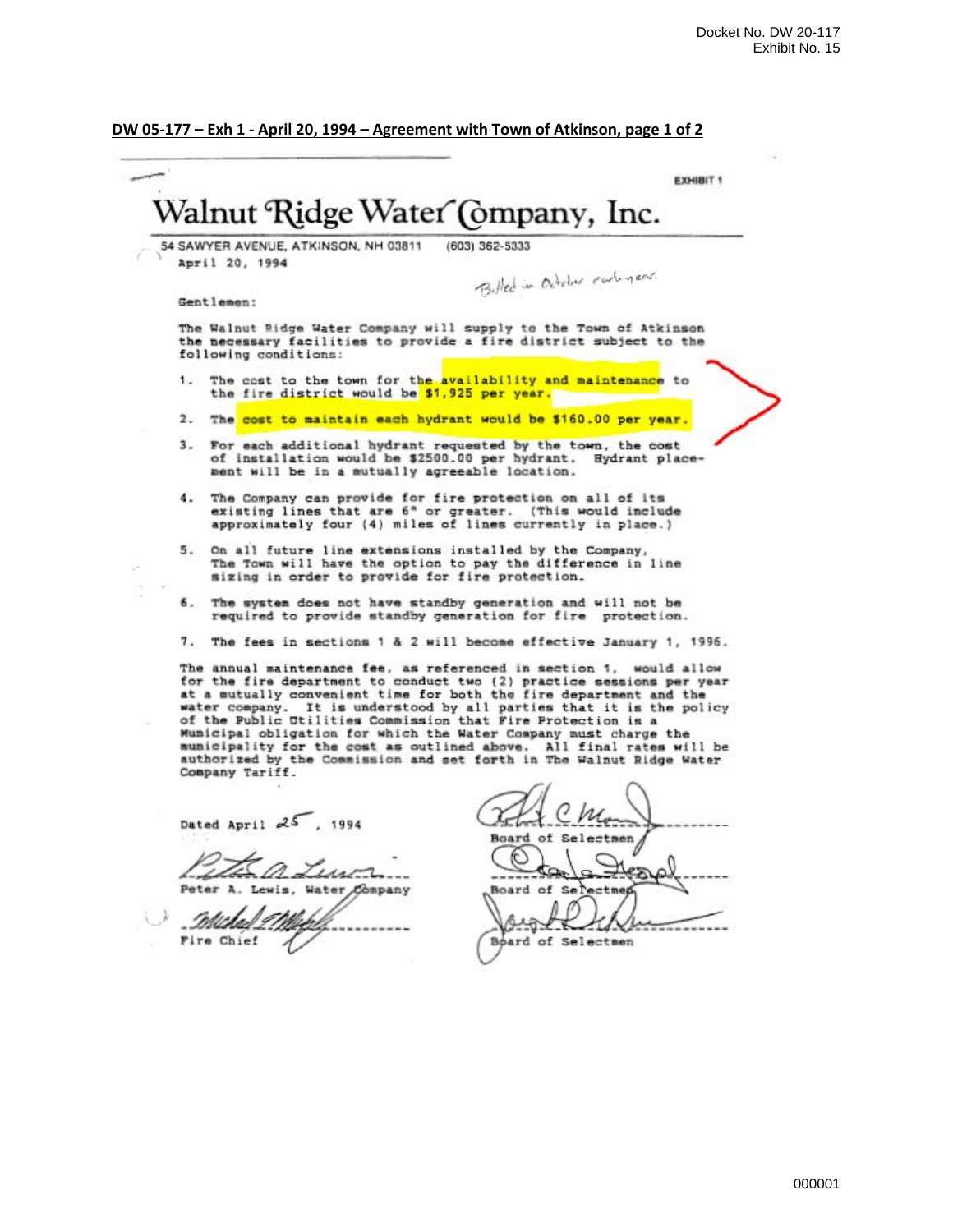### DW 05-177 - Exh 1 - April 20, 1994 - Agreement with Town of Atkinson, page 2 of 2

**TOWN OF ATKINSON** OFFICE OF THE SELECTMEN 21 ACADEMY AVE. ATKINSON, NH 03811 TELEPHONE 603-362-5266

The Town of Atkinson is writing to acknowledge its receipt of the mutual agreement between the Town of Atkinson and Wainut Ridge Water Company dated April 20, 1994. We have reviewed the agreement as presented and understand and agree with its content.

We further recognize that the final rate will be authorized by the Public Utilities Commission and set forth in the Walnut Ridge Tariff. It is expected that these rates will not exceed those cited in Sections One and Two.

The Town is responsible to pay Walnut Ridge Water Company the fees as specified in Sections One and Two after January 1, 1996.

All parties agree to work together in a mutually cooperative-manner.

Dated April 25, 1994

Peter A. Lewis, Water Company

Fire Chief

 $\sim$ 

Board of Selectmed

**Board of Selectme** 

AQ1 **Board of Selectme**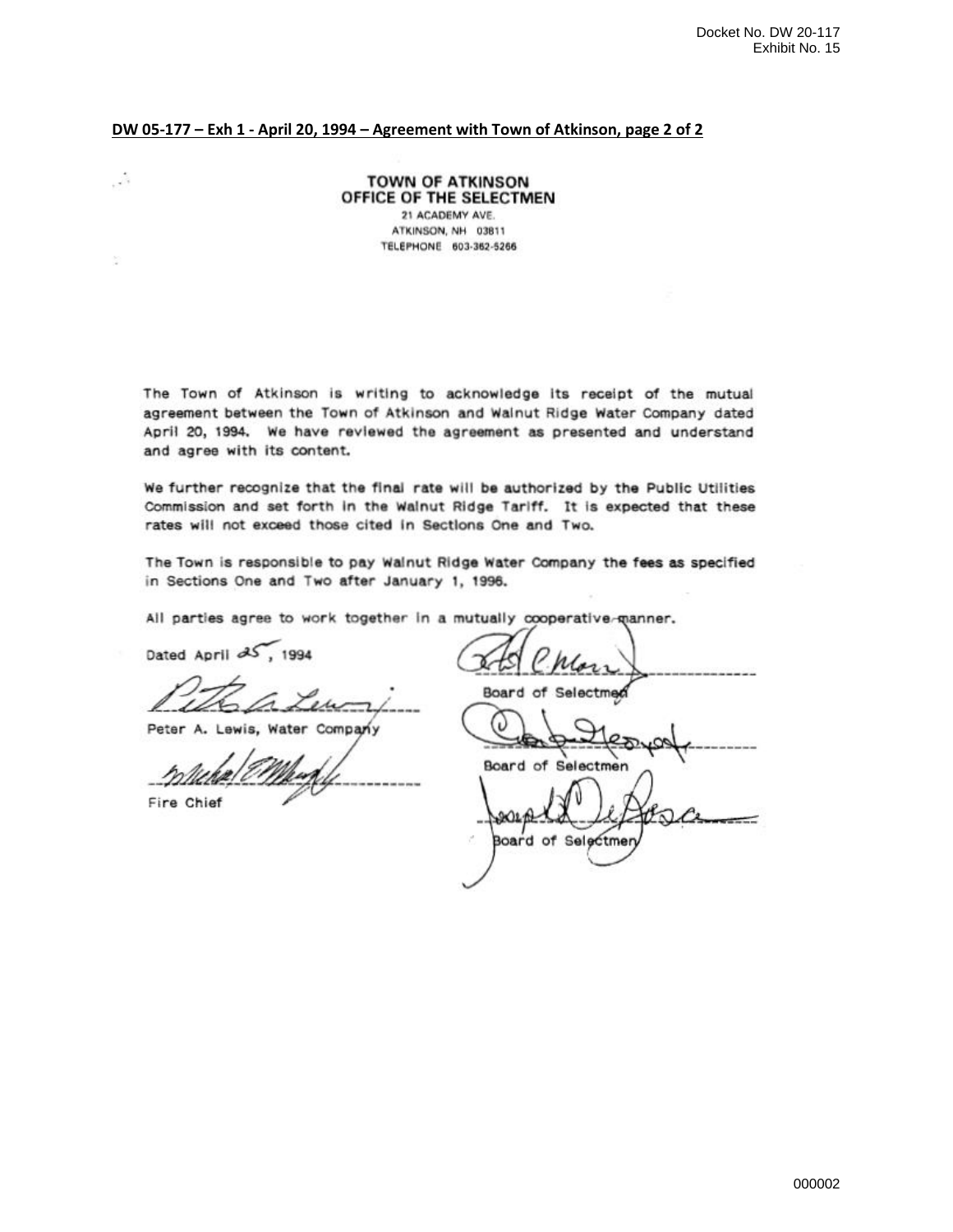#### DW 05-177 - Atkinson Fire District - Petition, page 1 of 5

#### **STATE OF NEW HAMPSHIRE**

#### THE NEW HAMPSHIRE PUBLIC UTILITIES COMMISSION

#### HAMPSTEAD AREA WATER COMPANY, INC

#### DW 05-

#### PETITION FOR APPROVAL OF FIRE DISTRICT AND FIRE PROTECTION RATE

The Petitioner, Hampstead Area Water Company, Inc. (HAWC) respectively submits its petition the N.H. Public Utilities Commission (Commission) for approval of a fire district and fire protection rates for the Town of Atkinson in its Atkinson Franchise. In support of this Petition, HAWC says:

- 1. HAWC is presently franchised in two (2) abutting areas of Atkinson, New Hampshire, as described in Docket DE-76-179, by Order No. 12,827, for the Walnut Ridge Water Company franchise, and Docket DE-87-226, by Order No. 19,129 for Bryant Woods Water Company franchise.
- 2. By Order No. 19,992 in Docket DE-90-129, Walnut Ridge Water Company, Inc, acquired the assets and assumed the liabilities of Bryant Woods Water Company, including its franchise area, and the tariff for Bryant Woods Water Company was adopted as the Tariff for the entire Walnut Ridge Water supply system.
- 3. By Order No. 23,954 in Docket DW-01-204, Walnut Ridge Water Company, Inc. and Lancaster Farms Water Company was merged into HAWC. Lancaster Farms Water Company was originally granted franchise authority in Salem, New Hampshire, by Order No. 17,312 in Docket 84-267
- 4. By Order No. 19,717, in Docket DE-89-047, HAWC acquired the assets and assumed the liabilities of the other water companies located Hampstead along with their respective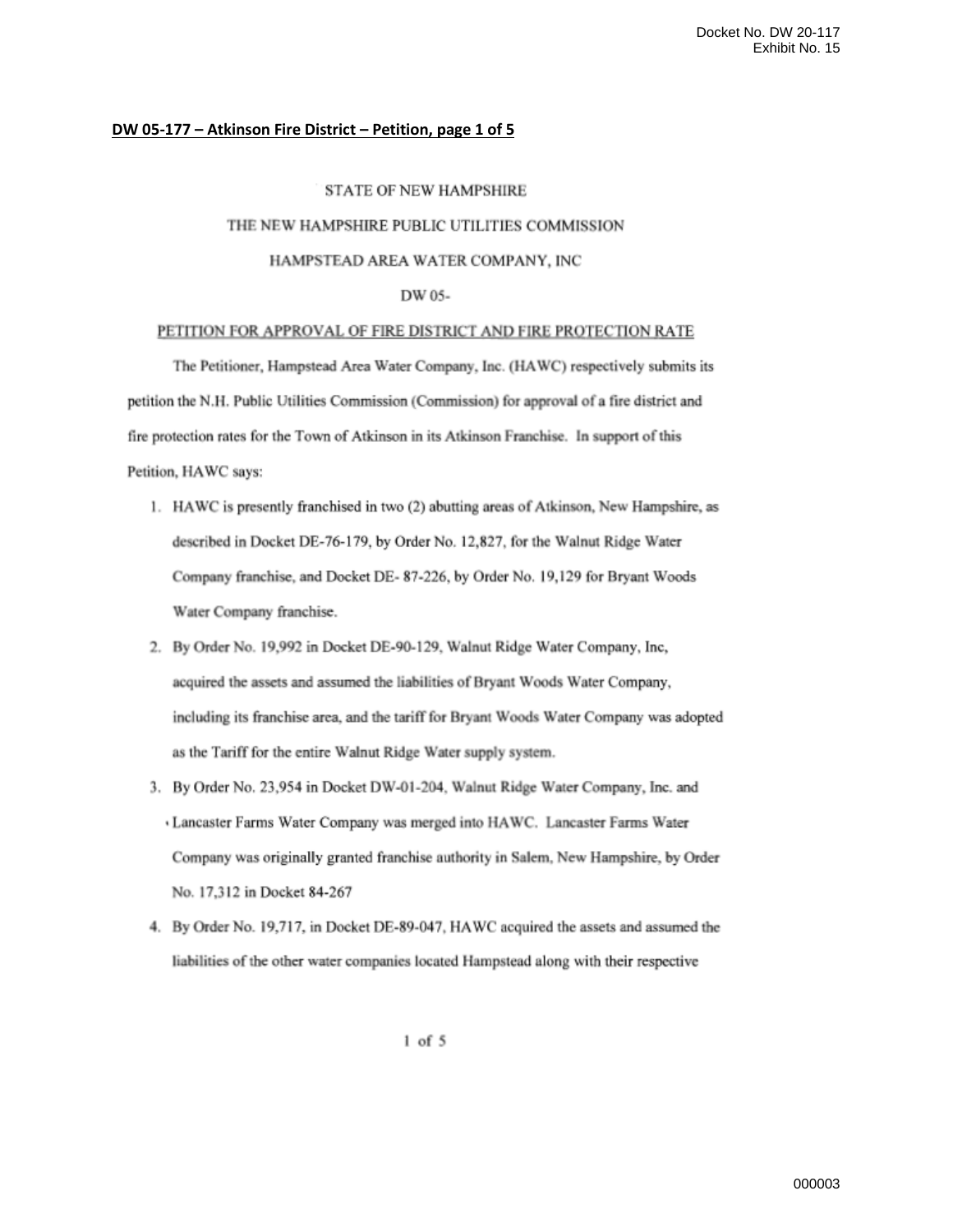### **DW 05-177 – Atkinson Fire District – Petition, page 2 of 5**

tariffs. All of these water companies were owned by Peter A. Lewis, the owner of HAWC.

- 5. HAWC is presently franchised in most areas of Hampstead and Atkinson, New Hampshire, and has franchised satellite systems in various towns in Rockingham County (see Schedule A, attached).
- 6. On April 20, 1994, Walnut Ridge Water Company, Inc, a predecessor company of HAWC entered into an agreement with the Town of Atkinson to supply water and operate and maintain a fire district in the Town of Atkinson on its then existing water distribution line within its franchise for the Atkinson. That Agreement is attached as Exhibit 1.
- 7. That the Agreement provides that HAWC charges a flat rate of \$1,925 per year for the availability of water and maintenance of the fire district, plus a per hydrant cost of \$160 per hydrant for maintenance of the hydrants. Any additional hydrants were to be installed on as needed basis at an installation cost of \$2,500 per hydrant. See Exhibit 2 -Pre-Filed Testimony of Peter A. Lewis.
- 8. That currently there are fifty three hydrants operating within the district. See Exhibits 4 and 5
- 9. That the total annual payment by the Town of Atkinson for the fire district is \$8,480 for the hydrants and \$1,925 for the fire district for a total of \$10,405.
- 10. That HAWC is requesting approval for the operation of the fire district and approval of rates for same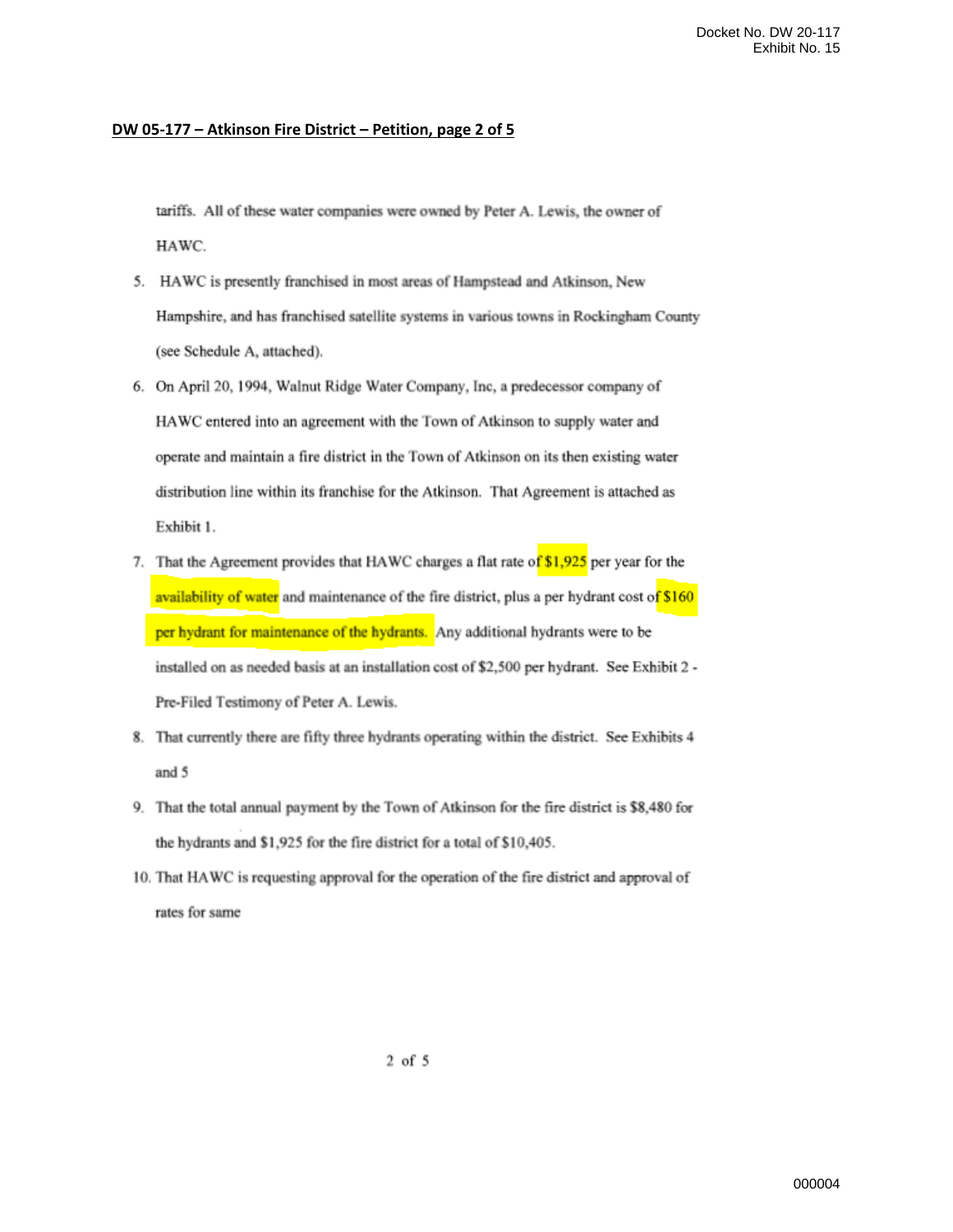#### DW 05-177 – Atkinson Fire District – Petition, page 3 of 5

11. It would be in the public good for HAWC to operate a fire district in the Town of

Atkinson and have a fire protection rate established. HAWC provides the following in support:

- a. HAWC has been operating water systems in the Town of Atkinson and in other communities throughout Rockingham County since 1977.
- b. HAWC has the expertise and the facilities to maintain and operate a fire district in the Town of Atkinson.
- c. HAWC has the capacity to supply sufficient water for emergency supply to the Atkinson Fire Department by reason of the 400,000 gallon water storage tank located on its premises in the Town of Atkinson. See Exhibit 3 - Pre-Filed Testimony of Oliver Poirier.
- d. That the rate proposed was negotiated with the Town of Atkinson and has the agreement of the Fire Chief and the Board of Selectmen, and is fair and reasonable.

12. That HAWC is requesting this rate be effective upon approval by the Commission. WHEREFORE your Petitioner prays:

A. That the Commission find that it would be in the public good for HAWC to be permitted to operate a fire district within the Town of Atkinson and charge the fire protection rate as proposed;

**B.** That the Commission, by appropriate order, grant HAWC permission operate a fire district within the Town of Atkinson and to charge the fire protection rates as proposed, effective upon approval by the Commission;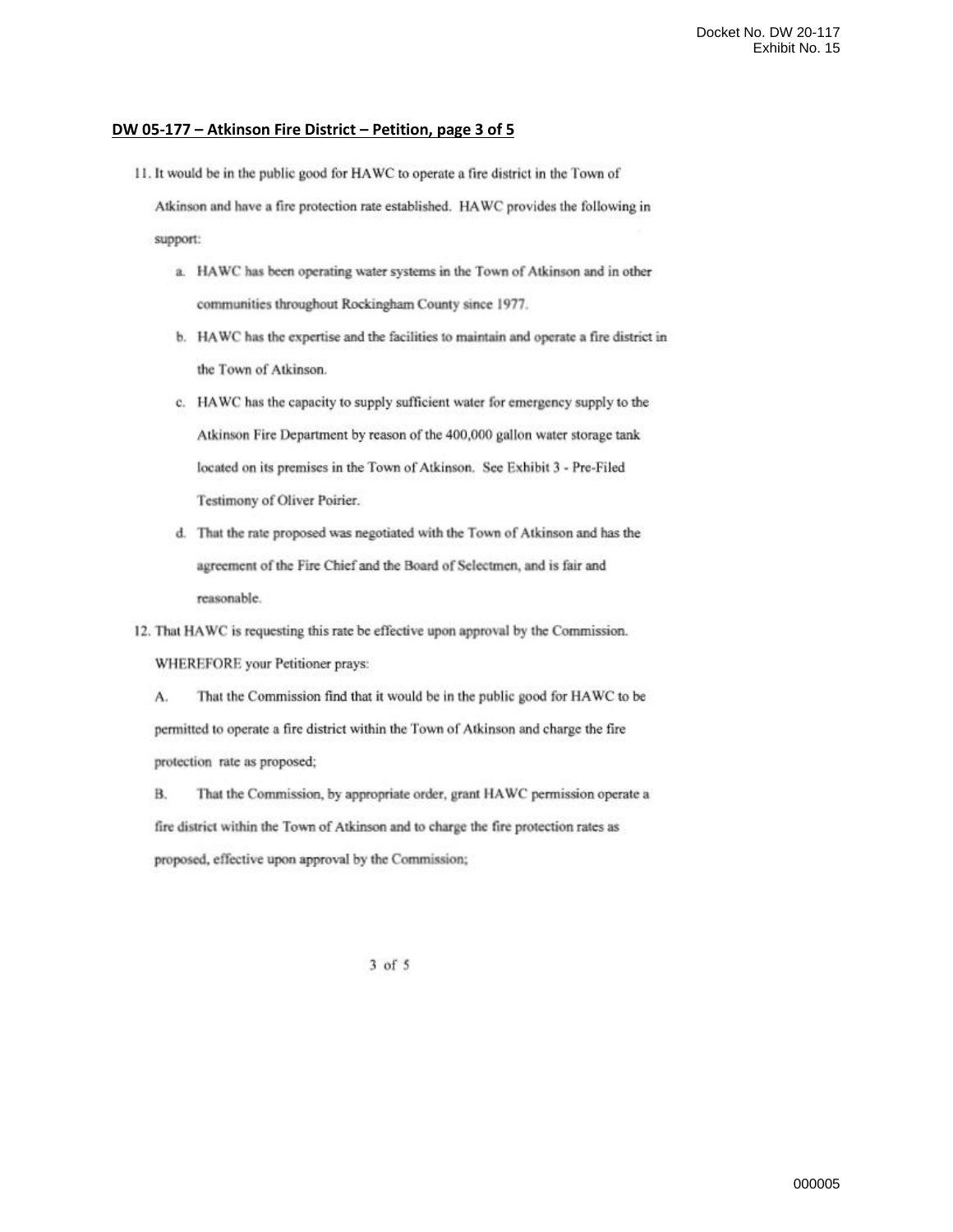# **DW 05-177 – Atkinson Fire District – Petition, page 4 of 5**

 $\mathbf C.$ That the Commission make such further findings and orders as may be

appropriate on the circumstances.

Dated the  $\sqrt{5^{+}}$  day of November, 2005.

Respectfully submitted, HAMPSTEAD AREA WATER COMPANY, INC.

2 Lewis

Peter A. Lewis President

F:\Legal\HAWC\Atkinson Fire Protection Contract\Petition For Fire Protection Rate 10-28-05.Doc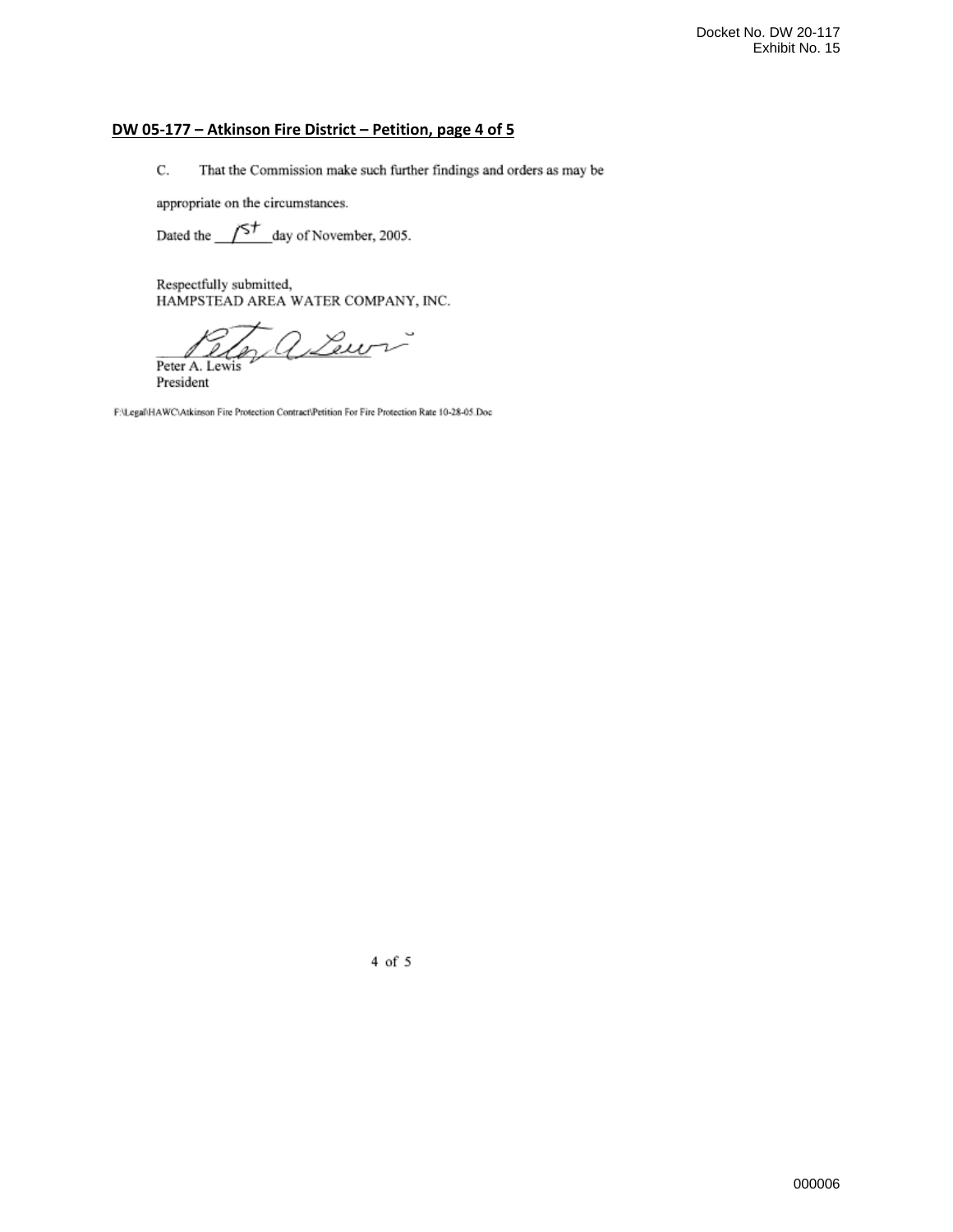## **DW 05-177 – Atkinson Fire District – Petition, page 1 of 5**

#### Schedule A

| <b>HAWC System History</b>                         |      |               |        |                       |  |  |
|----------------------------------------------------|------|---------------|--------|-----------------------|--|--|
| Company                                            | Year | <b>Docket</b> | Order  | <b>Franchise Area</b> |  |  |
| Walnut Ridge Water Company                         | 1977 | DE 76-179     | 12,827 | Atkinson              |  |  |
| Lancaster Farms-Salem                              | 1984 | DR 84-267     | 17,312 | 144 Acres             |  |  |
| Bricketts Mill-Hampstead                           | 1985 | DE 85-149     | 17,848 | 80 Acres              |  |  |
| Squire Ridge-Hampstead                             | 1985 | DE 85-274     | 17,967 | 140 Acres             |  |  |
| Kent Farm-Hampstead                                | 1987 | DE 86-198     | 18,560 | 1,700 Acres           |  |  |
| Kent Farm-Hampstead                                | 1987 | DE 86-198     | 18,598 | Supp Order            |  |  |
| Woodland Pond-Hampstead                            | 1987 | DE 87-211     | 18,980 | 701 Acres             |  |  |
| Bryant Woods-Atkinson                              | 1988 | DE 87-226     | 19,230 | 2,340 Acres           |  |  |
| Hampstead Area Water Company                       | 1989 | DE 89-047     | 19.717 | Hampstead Merger*     |  |  |
| Hampstead Area Water Company                       | 1989 | DE 89-047     | 19,751 | 1.650                 |  |  |
|                                                    |      |               |        | <b>Bryant Woods</b>   |  |  |
| Walnut Ridge Water Company                         | 1990 | DE 90-129     | 19,992 | Merger**              |  |  |
| HAWC-Bricketts Mill Extension                      | 1990 | DE 90-049     | 19.783 | 55 Acres              |  |  |
| HAWC-Hampstead                                     | 1991 | DE 91-121     | 20,224 | 1,246 Acres           |  |  |
| HAWC-Hampstead                                     | 1991 | DE 91-144     | 20.320 | 1.350 Acres           |  |  |
| HAWC-Rainbow Ridge-Plaistow                        | 1993 | DE 92-129     | 20,774 | 370 Acres             |  |  |
| HAWC-Stoneford-Sandown                             | 1996 | DE 96-201     | 22.551 | 152 Acres             |  |  |
| HAWC-Colby Pond-Danville                           | 1998 | DE 97-154     | 22.854 | 301 Acres             |  |  |
| HAWC-Oak Hill-Chester<br>HAWC-Walnut Ridge &       | 2000 | DW 00-059     | 23,577 | 177 Acres             |  |  |
| Lancaster<br>HAWC-Camelot Court-                   | 2002 | DW 01-204     | 23,954 | Atkinson Merger***    |  |  |
| Nottingham                                         | 2004 | DW 02-198     | 24,296 | 44 Acres              |  |  |
| HAWC-Cornerstone-Sandown                           | 2004 | DW 02-198     | 24,296 | 188 Acres             |  |  |
| HAWC-Lamplighter-Kingston                          | 2004 | DW 02-198     | 24,296 | 13.66 Acres           |  |  |
| HAWC-Maplevale-East Kingston                       | 2004 | DW 03-150     | 24.299 | 107 Acres             |  |  |
| HAWC-Dearborn Ridge-Atkinson                       | 2005 | DW 04-055     | 24,501 | 37 Acres              |  |  |
| HAWC-Hampstead Expansion                           | 2005 | DW 04-062     | 24,520 |                       |  |  |
| HAWC-Mill Woods-Sandown<br>HAWC-Waterford Village- | 2005 | DW 05-063     |        | 35 Acres              |  |  |
| Sandown                                            | 2005 | DW 05-070     |        |                       |  |  |
| HAWC-Atkinson Expansion                            | 2005 | DW 05-092     |        |                       |  |  |
| HAWC-Autumn Hills-Sandown                          | 2005 | DW 05-        |        |                       |  |  |
|                                                    |      |               |        |                       |  |  |

\*Merged Bricketts Mill, Kent Farm, Squire Ridge and Woodland Pond into HAWC<br>\*\*Merged Bryant Woods into Walnut Ridge with requirement that the Bryant Woods rates apply<br>\*\*\*Merged Lancaster Farms and Walnut Ridge into HAWC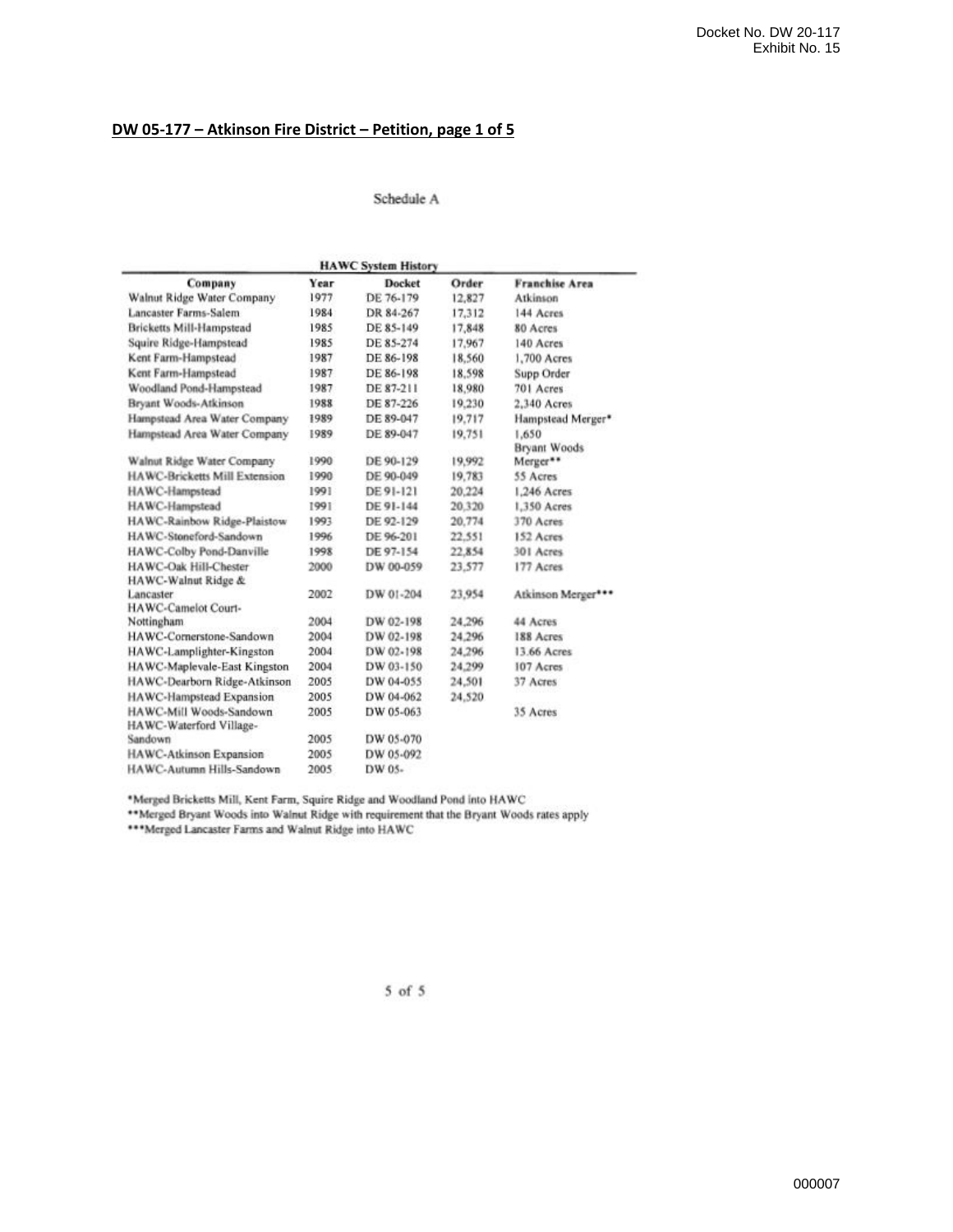#### DW 05-177 - Exh 2 - Testimony of Peter Lewis, page 1 of 3

## **EXHIBIT 2**

#### THE STATE OF NEW HAMPSHIRE

### PUBLIC UTILITIES COMMISSION

#### IN THE MATTER OF

#### HAMPSTEAD AREA WATER COMPANY, INC.

### PRE-FILED TESTIMONY IN SUPPORT OF PETITION FOR APPROVAL OF FIRE DISTRICT AND FIRE PROTECTION RATE

#### DW-05-

#### PRE-FILED TESTIMONY OF PETER A. LEWIS

 $1.$ Q. Please state your name, address and position with Hampstead Area Water Company, Inc.

A. My name is Peter A. Lewis, of 54 Sawyer Avenue, Atkinson, NH and I am the

President, Sole Director and Sole Shareholder of Hampstead Area Water Company (HAWC).

 $2.$ Q. Describe the overall history of HAWC?

A. HAWC is presently franchised in two (2) abutting areas of Atkinson, New Hampshire, as described in Docket DE-76-179, by Order No. 12,827, for the Walnut Ridge Water Company franchise, and Docket DE-87-226, by Order No. 19,129 for Bryant Woods Water Company franchise. By Order No. 19,992 in Docket DE-90-129, Walnut Ridge Water Company, Inc. acquired the assets and assumed the liabilities of Bryant Woods Water Company, including its franchise area, and the tariff for Bryant Woods Water Company was adopted as the Tariff for the entire Walnut Ridge Water supply system. By Order No. 23,954 in Docket DW-01-204, Walnut Ridge Water Company, Inc. and Lancaster Farms Water Company were merged into HAWC.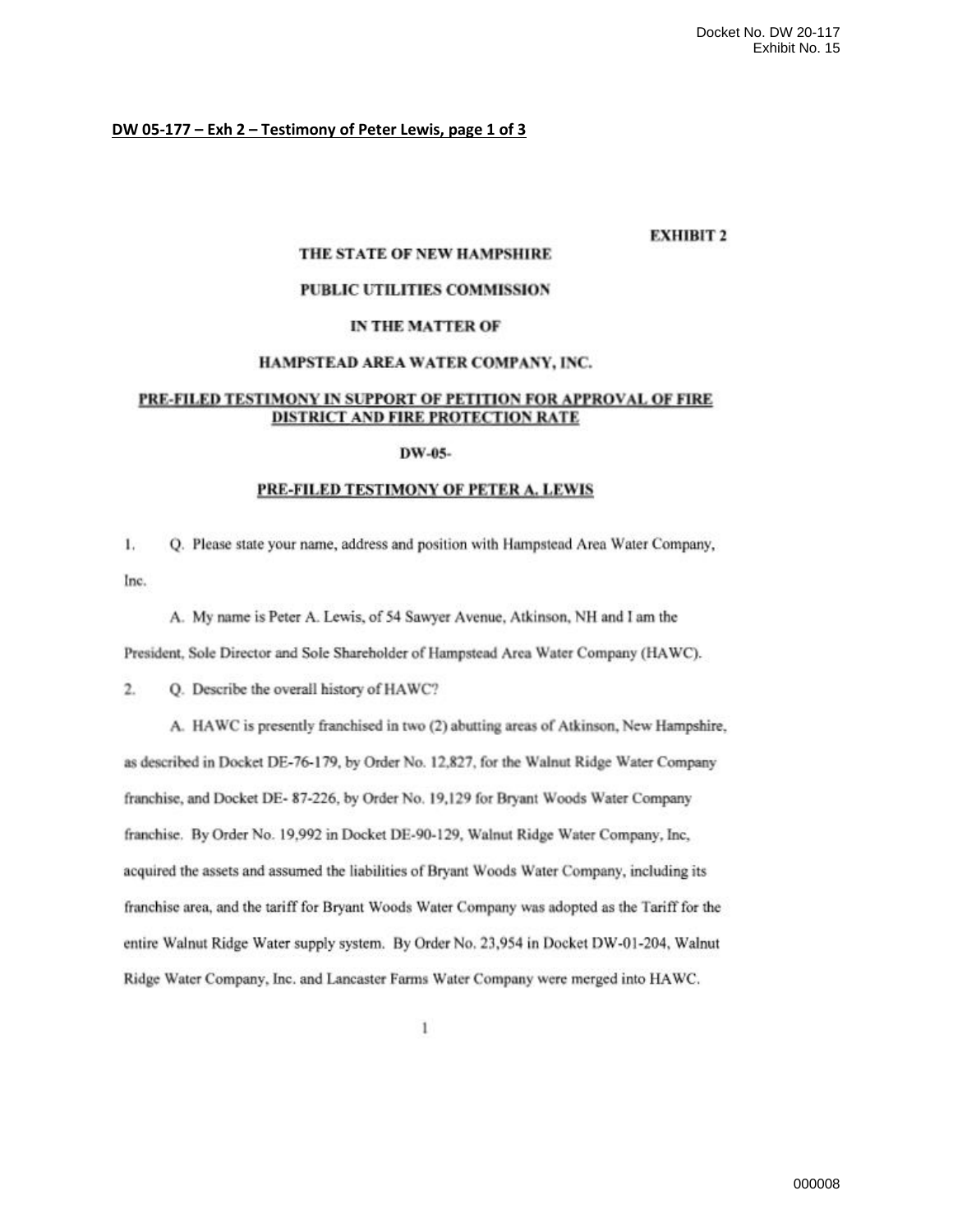#### DW 05-177 - Exh 2 - Testimony of Peter Lewis, page 2 of 3

Lancaster Farms Water Company was originally granted franchise authority in Salem, New Hampshire, by Order No. 17,312 in Docket 84-267. By Order No. 19,717, in Docket DE-89-047, HAWC acquired the assets and assumed the liabilities of the other water companies located Hampstead along with their respective tariffs. All of these water companies were owned by me, Peter A. Lewis and now are part of HAWC. HAWC is presently franchised in most areas of Hampstead and Atkinson, New Hampshire, and has franchised satellite systems in various towns in Rockingham County, as listed in the Petition as Schedule A.

 $3.$ Why are you requesting a fire district in Atkinson, New Hampshire?

A. We had been requested by the Town of Atkinson to provided water service for fire protection for the Town sometime in 1994. We already had franchises that are located in Atkinson at the time.

4. Q. What were those franchises?

A. Those franchises were Walnut Ridge and Bryant Woods, which have since become part of HAWC.

5. Q. Could you describe the contract that is being presented?

A. The Agreement provided that HAWC charge a flat rate of \$1,925 per year for the availability of water and maintenance of the fire district, plus a per hydrant cost of \$160 per hydrant for maintenance of the hydrants. Any additional hydrants were to be installed on as needed basis at an installation cost of \$2,500 per hydrant.

6. Q. What is the original fire protection system?

A. We were able to provide a sufficient water supply for fire protection due to the installation of a 400,000 gallon tank on the HAWC premises, which had been done prior to 1994.

2